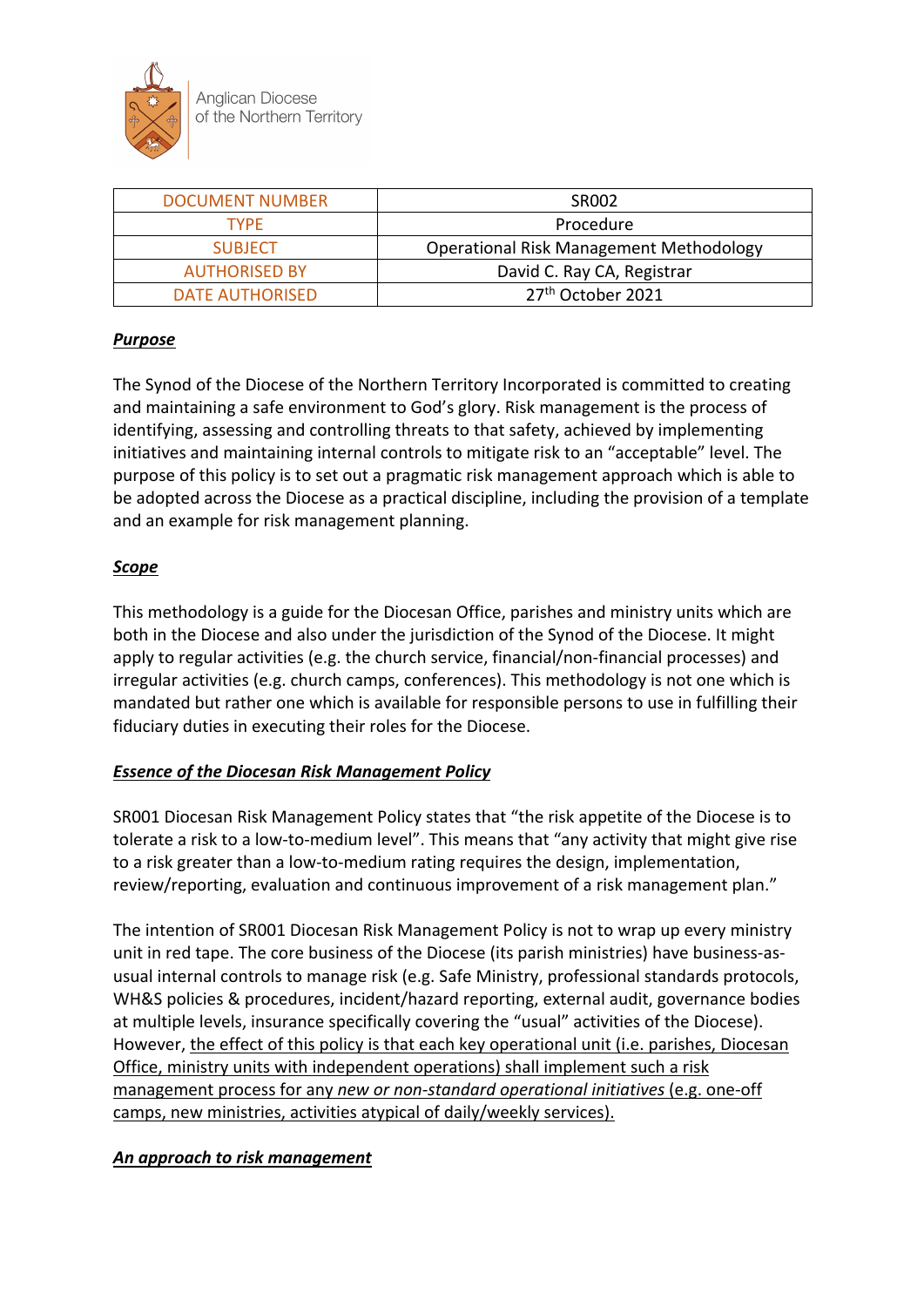

A classic example of the risk management process, as found on the NSW Health website (and page 17 of the Anglican Church Southern Queensland WHS Manual), might be set out as follows:



Underpinned by a management commitment to "safety first" and within a consultative organisational culture, key activities are analysed to:

- a) *identify* potential hazards;
- b) *assess* the risk of that hazard occurring in terms of likelihood and consequence
- c) determine the new initiatives and existing internal *controls* required to mitigate the risk;
- d) *review* whether those initiatives and controls are effective to mitigate the risk.

In short, managing risk is about setting risk-informed targets and managing activities to meet those targets—one manages what one measures. This can occur at both strategic and operational levels, but ought to be limited to key manageable activities to avoid paralysisby-analysis. *Put simply, the reporting programme of the Diocese ought to be one grades its success on how it manages predefined risks.*

It is proposed that the Diocesan approach to risk management be to determine the following:

- a) Key activities required to fulfil the operational plan;
- b) Key success measure for achieving each outcome;
- c) Key foreseeable risks of not meeting those success measures, expressed as a SMART (specific, measurable, achievable, realistic, time-bound) goal;
- d) Likelihood and consequence\* of the *inherent risk of failure* to meet success measure;
- e) Key initiative to overcome each risk area, expressed as a SMART goal;
- f) Key internal control embedded in the organisation to mitigate control, expressed as a SMART goal; and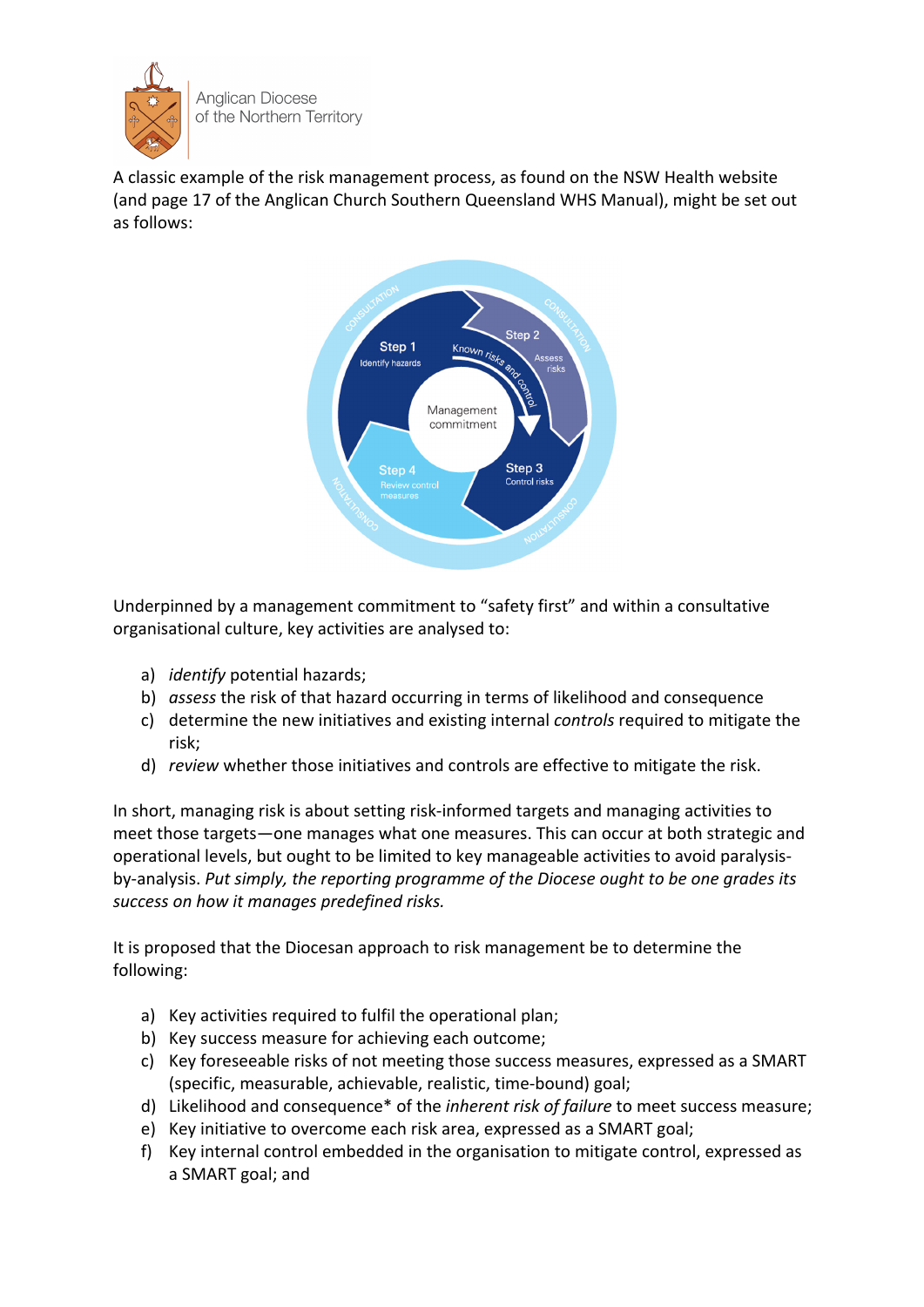

g) Likelihood and consequence\* of the *residual risk of failure* to meet success measure, which ought to be at an "acceptable" level of risk

Per SR001 Strategic Risk Management Policy, risk rating is quantified as follows:

| RISK IVIULITX        |                                                                                           |               |             |                |                |
|----------------------|-------------------------------------------------------------------------------------------|---------------|-------------|----------------|----------------|
| Likelihood           | Consequence<br>1. Insignificant<br>5. Catastrophic<br>2. Minor<br>3. Moderate<br>4. Major |               |             |                |                |
|                      |                                                                                           |               |             |                |                |
| A. Almost<br>Certain | <b>Medium</b>                                                                             | <b>High</b>   | <b>High</b> | <b>Extreme</b> | <b>Extreme</b> |
| B. Likely            | Medium                                                                                    | Medium        | <b>High</b> | <b>High</b>    | <b>Extreme</b> |
| C. Possible          | Low                                                                                       | <b>Medium</b> | <b>High</b> | <b>High</b>    | <b>High</b>    |
| D. Unlikely          | Low                                                                                       | Low           | Medium      | Medium         | <b>High</b>    |
| E. Rare              | Low                                                                                       | Low           | Medium      | Medium         | <b>High</b>    |

*Risk Matrix*

The Risk Matrix is used to determine the rating of the risk presented and to take appropriate action as follows:

| <b>Risk</b>    | Response                                                                        |  |  |
|----------------|---------------------------------------------------------------------------------|--|--|
| Rating         |                                                                                 |  |  |
| <b>Extreme</b> | <b>Unacceptable</b> , must be given immediate senior management attention       |  |  |
| <b>High</b>    | Active management required, must have considerable management to treat risk and |  |  |
|                | monitor effect on organisation                                                  |  |  |
| <b>Medium</b>  | Tolerable, risks should be managed to reduce to as low as reasonably possible   |  |  |
| Low            | No action required, manage and monitor with normal operational practices        |  |  |

#### *Likelihood of Risk Occurrence*

| <b>Risk Rating</b> | Description                                                                                                 |
|--------------------|-------------------------------------------------------------------------------------------------------------|
| A. Almost Certain  | Commonly occurs: 90% chance of risk event occurring; or<br>Almost certain to occur in the next 3–12 months. |
| <b>B.</b> Likely   | Known to occur: 60-80% chance of risk event occurring; or<br>Likely to occur in the next $1-2$ years.       |
| C. Possible        | May occur: 30-60% chance of risk event occurring; or<br>May occur within the next 2-5 years.                |
| D. Unlikely        | Not likely to occur: 5-30% chance of risk event occurring; or<br>May occur within the next 5-20 years.      |
| E. Rare            | Exceptional/highly unusual: <5% chance of occurring; or<br>A more than once in 20 year event.               |

*Consequences of Risk Occurrence*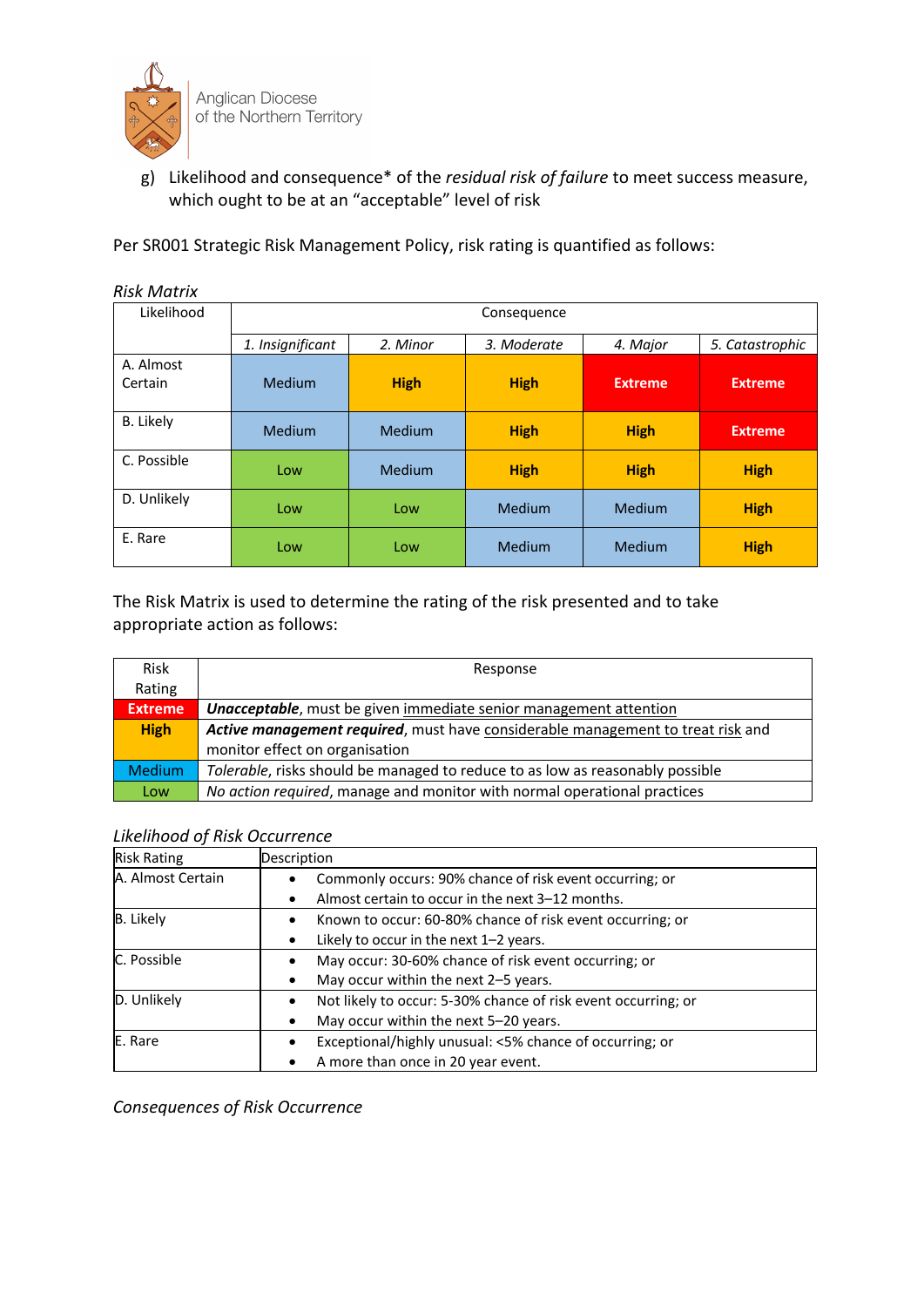

**Anglican Diocese** of the Northern Territory

| Consequence                      | 1. Insignificant                                                                                                           | 2. Minor                                                                                                                                             | 3. Moderate                                                                                                                 | 4. Major                                                                                                        | 5. Catastrophic                                                                               |
|----------------------------------|----------------------------------------------------------------------------------------------------------------------------|------------------------------------------------------------------------------------------------------------------------------------------------------|-----------------------------------------------------------------------------------------------------------------------------|-----------------------------------------------------------------------------------------------------------------|-----------------------------------------------------------------------------------------------|
| <b>Business</b><br>Disruption    | Local non-critical service<br>not resolved                                                                                 | Local critical service not<br>resolved for <4 weeks                                                                                                  | Local critical service not<br>resolved for >4 weeks                                                                         | Diocese-wide critical<br>service not resolved <4<br>weeks                                                       | Diocese-wide critical<br>service not resolved >4<br>weeks                                     |
| WHS: Injury                      | Injury requiring first aid<br>within no lost time                                                                          | Injury requiring first aid<br>within normal leave<br>entitlements                                                                                    | Injury requiring<br>hospitalisation within<br>normal leave entitlements                                                     | Life-threatening injury<br>preventing work <12<br>mths/NT WorkSafe<br>involvement                               | Life-threatening injury<br>preventing work >12<br>mths/NT WorkSafe<br>involvement             |
| WHS:<br>Safety                   | Threat/event involving<br>local leadership                                                                                 | Threat/event involving<br><b>Bishop's Office</b>                                                                                                     | Threat/event involving of<br>civil/eccl. authorities                                                                        | Event involving civil/eccl.<br>authorities with redress<br>$<$ \$1 $m$                                          | Event involving civil/eccl.<br>authorities with redress<br>>51m                               |
| Financial/D                      | Event with <\$0.01m<br>impact                                                                                              | Event with                                                                                                                                           | Event with<br>\$0.05m-\$0.5m impact;<br>critical data<br>reconstruction <3 FTE<br>mths; single user data<br>security breach | Event with \$0.5m-\$1m<br>impact; critical data<br>reconstruction >3 FTE<br>mths; Diocesan data                 | Event with >\$1m impact;<br>critical data irretrievable;<br>sensitive data security<br>breach |
| ata<br>Legislative<br>Compliance | Individual complaint<br>resolved by local<br>leadership; lack of<br>awareness of civil<br>regulations/internal<br>controls | \$0.01m-\$0.05m impact<br>Individual complaint<br>resolved by Bishop's<br>Office; minor non-<br>compliance civil<br>regulations/internal<br>controls | Individual action resolved<br>pre-trial; substantial non-<br>compliance civil<br>regulations/internal<br>controls           | security breach<br>Class action resolved pre-<br>trial; individual action<br>with court appearance              | Class action resulting in<br>court appearance                                                 |
| Reputation<br>/Image             | Issue broadcast on<br>selective media resolved<br>by local leadership<br>Delays in business-as-usual                       | Issue broadcast on<br>selective media resolved<br>by Bishop's Office; loss of<br><5% Diocesan members<br>Delays in delivery of                       | Issue broadcast on<br>Territory media resolved;<br>loss of 5-10% Diocesan<br>members<br>Permanent failure of                | Unresolved issue<br>broadcast on Territory<br>media; loss of 10-50%<br>Diocesan members<br>Permanent failure of | Unresolved issue<br>broadcast on national<br>media; loss of >50%<br>Diocesan members          |
| <b>Strategic</b>                 | operations affecting<br>objectives                                                                                         | operational unit's<br>objective                                                                                                                      | operational unit's<br>objective                                                                                             | element of strategic<br>objective                                                                               | Permanent failure of<br>strategic objective                                                   |

*The most important point about managing risk is that one manages what one measures. This methodology attempts to convert immeasurable objectives into a measurable targets.*

# *Template*

Our insurers Anglican Insurance and Risk Services has provided a template for a risk management framework which can be used by each new operational initiative or unusual activity. It is in a relatively simple form and is available on the Diocesan website at https://www.ntanglican.org.au/ministry-and-registry/forms-procedures/workplace-healthsafety/

# *Example of an operational risk—financial processes*

# *Key activity*

Let us consider the case of payment controls in a parish setting.<sup>1</sup> The activity is significant as the signatories, all of whom are likely to be volunteers, are able to expend all funds, without necessarily informing the rector of that parish. One might determine the success measures of the payment function of a parish as one that *loses no money from the bank account,* 

 $1$  The level of acceptable risk needs to be determined organisation-by-organisation, similar to that of the Diocese set out above.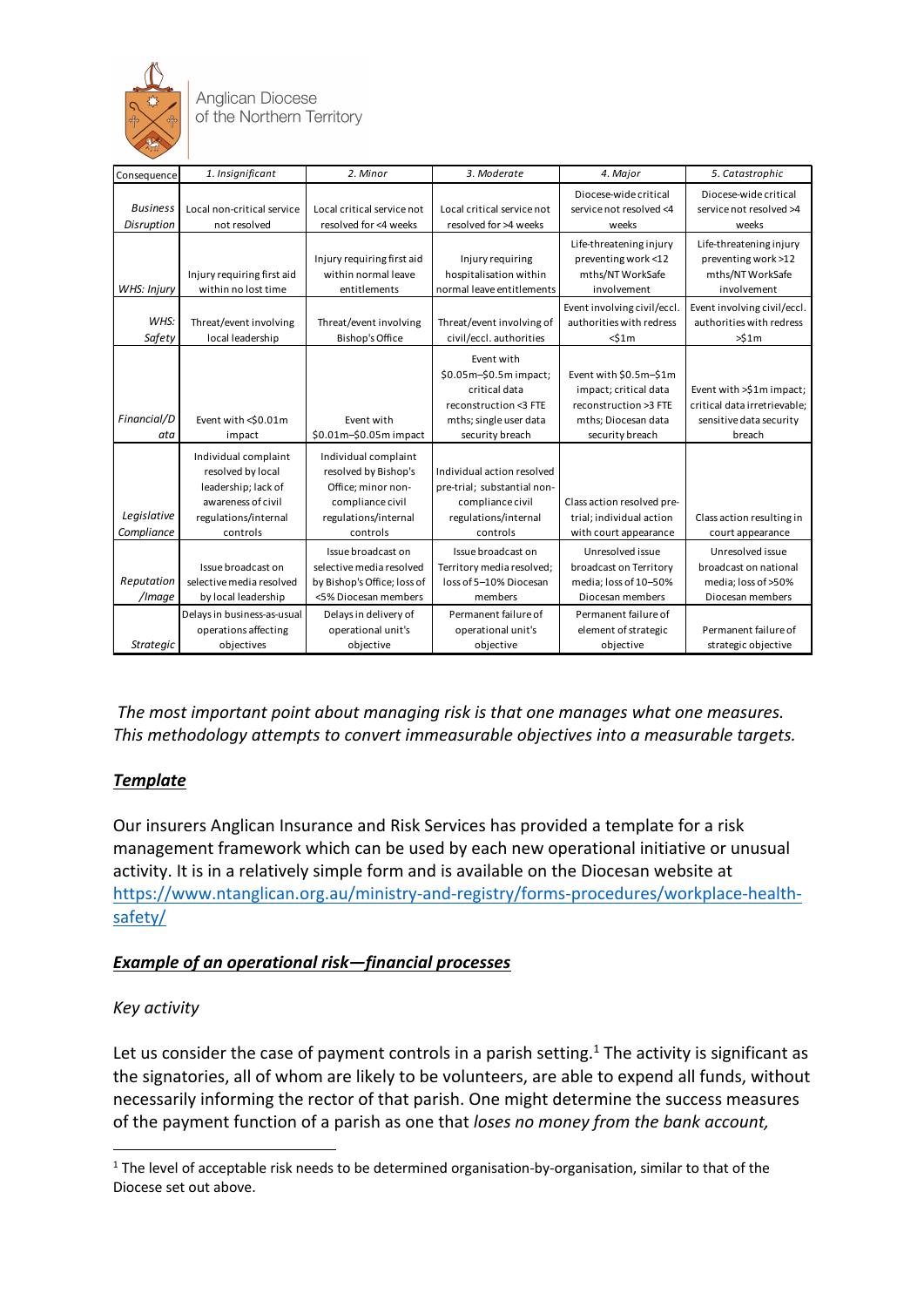

**Anglican Diocese** of the Northern Territory

*gains an unqualified audit/review report in terms of payment processes* and/or has *no complaints from creditors*.

### *Identifying risks*

Let us consider the setting where the parish administrator is a signatory of the parish bank account. On the face of it, it could be most efficient to have the person who receives invoices, processes the books of account and draws up cheques (or online transfers) as the one who approves payments—a one-touch system. However, the responsible persons of the parish would have been at least negligent in that they have placed the parish administrator in a most vulnerable position—any misfeasance in the organisation would be levelled against the parish administrator.

### *Assessing risks*

The parish would be most vulnerable to significant financial and reputational loss. Using the risk assessment model above, one might grade the risk inherent in the existing control environment "*high*". Leaving aside the "trustworthiness" of the parish administrator, which is not controllable, it is most conceivable that an administrator could determine that they were in a position to skim the accounts of the parish ("*likely*" likelihood of failure) and that the potential loss could be tens of thousands of dollars ("*high*" consequence of failure).

### *Controls as initiatives and business-as-usual functions*

An obvious control is that the bank accounts be set as requiring "two-to-sign", which is relatively simple to invoke. However, this does not eliminate the risk of misfeasance:

- If the second signatory does not look carefully at the supporting documentation, it might be easy to conceal a change to the payee or account details so that a payment to a supposed creditor is redirected elsewhere; and
- The parish administrator could "skim" the money yet record that a supposed creditor has been paid, which could only be verified if the creditor complained, a communication which could be intercepted and the process could be repeated without detection.

Fortunately, much expenditure in a parish relates to the stipendiary ministers and is therefore able to be set for a full year without change. However, a large project might provide the opportunity for "skimming". Some controls to overcome this could be:

- a) Remove the parish administrator's signing rights, so that two independent persons sign the cheques; and/or
- b) Perform discreet bankruptcy checks on parish administrators and responsible persons in the parish.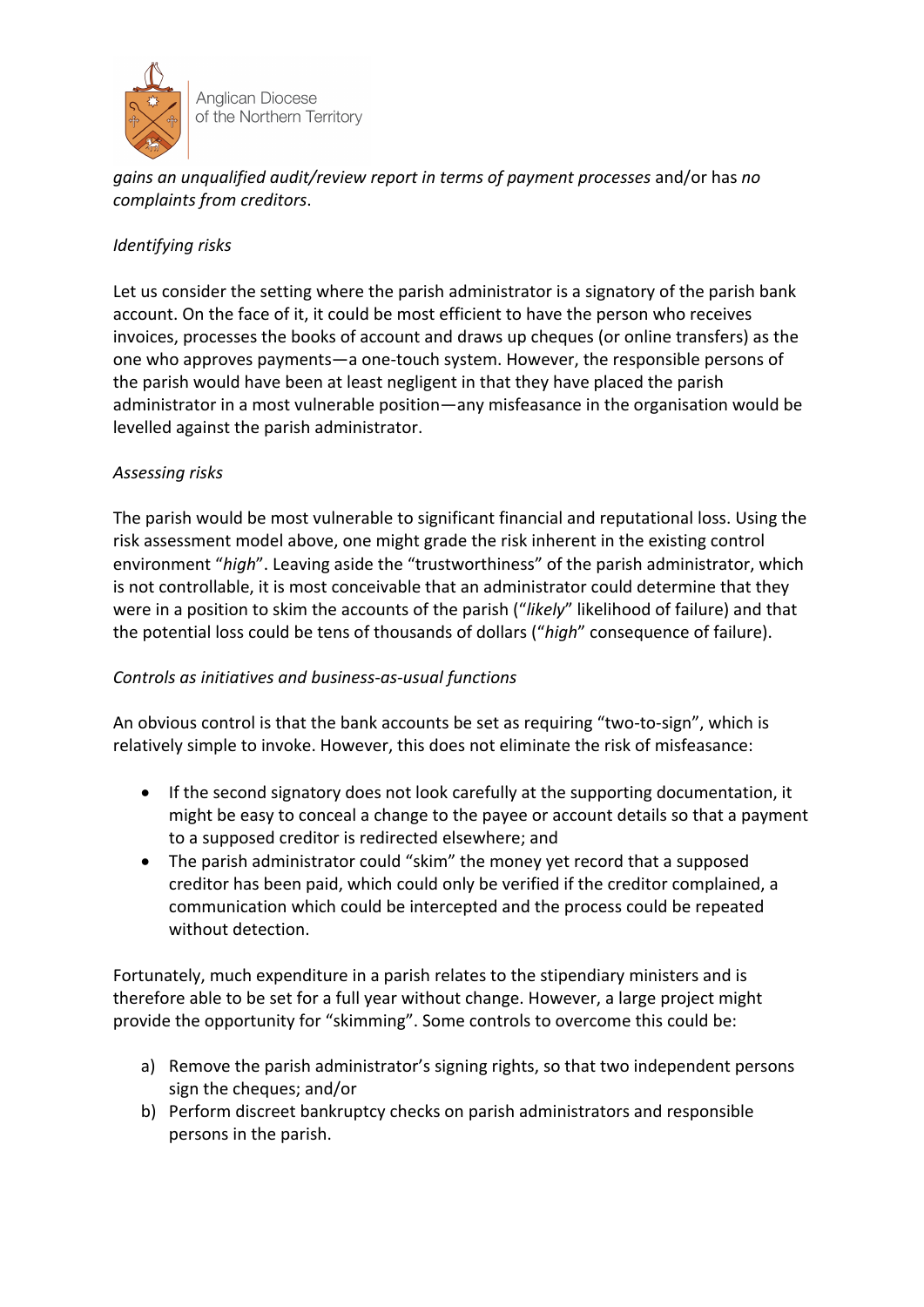

**Anglican Diocese** of the Northern Territory

One would expect that these initiatives and controls might produce a "possible" likelihood and limit the potential loss to a "moderate" consequence, reducing the overall risk of failure from "high" to "medium".

### *Reviewing controls*

The process of reviewing these initiatives and controls is determine by answering the questions:

- *a) Has there been any unexplained money lost during the year?*
- b) *Has the parish gained an unqualified audit/review report re payment processes*?
- c) *Have there been any complaints from creditors?*

### *Acceptable risk*

The control review questions had clear yes/no answers. However, the responsible persons might deem it an acceptable risk to have the parish administrator in charge of a small petty cash till, with the reconciliation performed together with a second responsible person, allowing for a small amount of loss, as small transactions can get lost in the noise of operations. Notwithstanding that, the Registrar's preference is that there is no petty cash!

### *Conclusion*

This methodology paper has attempted to explain how a risk management discipline might be implemented across all units under the jurisdiction of the Synod of the Diocese. It is a discipline which becoming "table stakes" for governance committees, whether for-profit or not-for-profit.

Diocesan Council would like to encourage all parishes and ministry units to take an approach like this into account in their operational planning, particularly for new initiatives or unusual activities. It is hoped that this paper provides concrete examples to emulate and make the Diocese a "risk managing culture".

| ror completion when abcument superseals any existing policy, proceaure or protocol. |                             |                        |                        |  |
|-------------------------------------------------------------------------------------|-----------------------------|------------------------|------------------------|--|
| <b>VERSION NUMBER</b>                                                               | <b>DATE OF PREVIOUS</b>     | <b>SUMMARY OF</b>      | <b>REASON FOR</b>      |  |
| OF THIS DOCUMENT                                                                    | <b>DOCUMENT</b>             | <b>CHANGE</b>          | <b>CHANGE</b>          |  |
| v <sub>2</sub>                                                                      | 7 <sup>th</sup> August 2020 | Quantification of      | Lack of examples       |  |
|                                                                                     |                             | risks and articulation | and objective data     |  |
|                                                                                     |                             | of a risk              | for determining the    |  |
|                                                                                     |                             | management             | likelihood and         |  |
|                                                                                     |                             | methodology            | consequence of         |  |
|                                                                                     |                             |                        | inherent and           |  |
|                                                                                     |                             |                        | residual risks         |  |
| v3                                                                                  | 18 <sup>th</sup> June 2021  | Additional             | Comprehensive          |  |
|                                                                                     |                             | quantification of the  | review of criteria for |  |

*For completion when document supersedes any existing policy, procedure or protocol.*